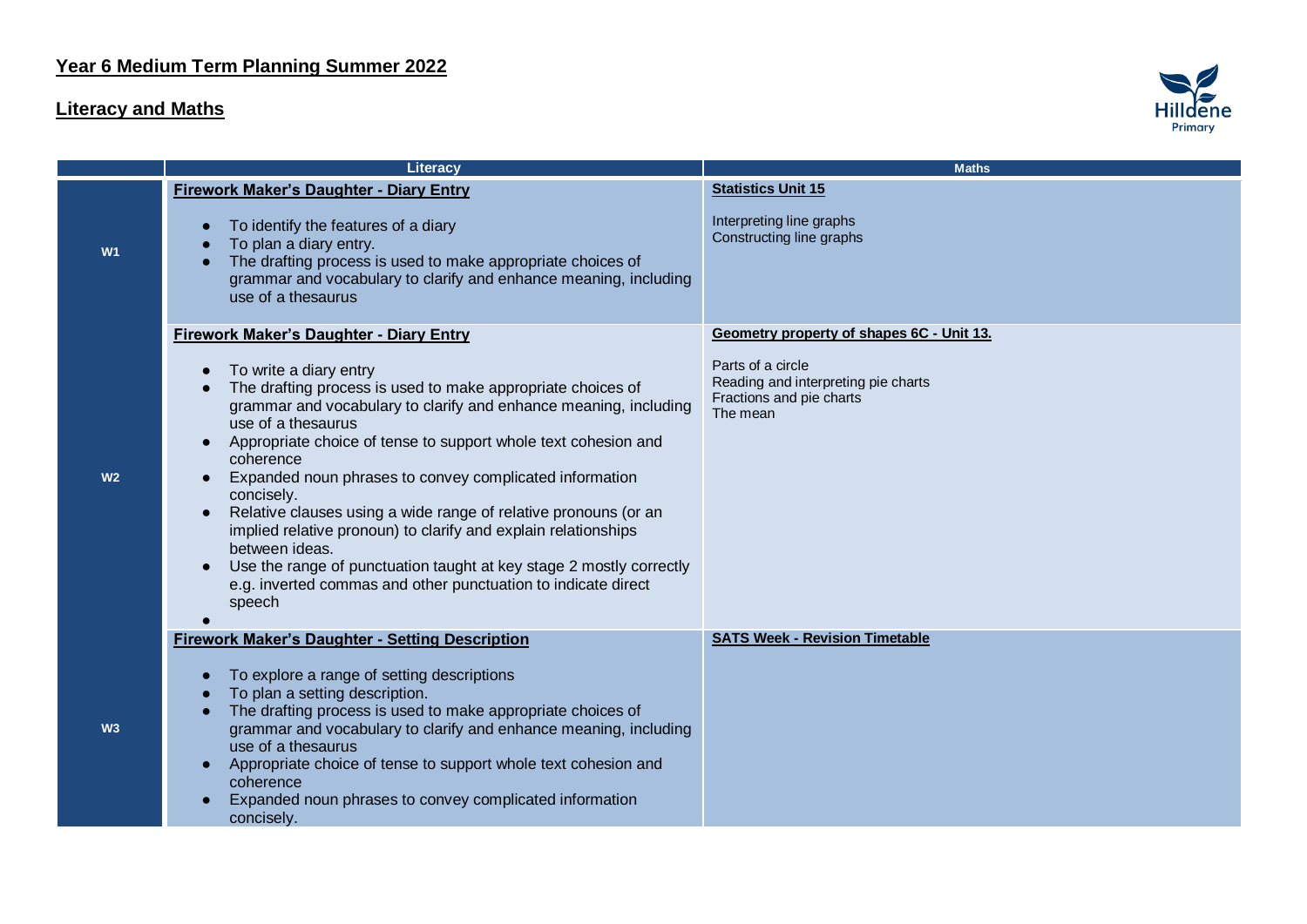| Relative clauses using a wide range of relative pronouns (or an<br>implied relative pronoun) to clarify and explain relationships<br>between ideas.<br>Use the range of punctuation taught at key stage 2 mostly correctly<br>e.g. inverted commas and other punctuation to indicate direct<br>speech                                                                                                                                                                                                                                                                                                                                                                                                                                         |                                                                                                                                                                                                                                                                    |
|-----------------------------------------------------------------------------------------------------------------------------------------------------------------------------------------------------------------------------------------------------------------------------------------------------------------------------------------------------------------------------------------------------------------------------------------------------------------------------------------------------------------------------------------------------------------------------------------------------------------------------------------------------------------------------------------------------------------------------------------------|--------------------------------------------------------------------------------------------------------------------------------------------------------------------------------------------------------------------------------------------------------------------|
| <b>Firework Maker's Daughter - Setting Description</b>                                                                                                                                                                                                                                                                                                                                                                                                                                                                                                                                                                                                                                                                                        | Algebra                                                                                                                                                                                                                                                            |
| To explore a range of setting descriptions<br>To plan a setting description.<br>The drafting process is used to make appropriate choices of<br>$\bullet$<br>grammar and vocabulary to clarify and enhance meaning, including<br>use of a thesaurus<br>Appropriate choice of tense to support whole text cohesion and<br>$\bullet$<br>coherence<br>Expanded noun phrases to convey complicated information<br>$\bullet$<br>concisely.<br>Relative clauses using a wide range of relative pronouns (or an<br>implied relative pronoun) to clarify and explain relationships<br>between ideas.<br>Use the range of punctuation taught at key stage 2 mostly correctly<br>e.g. inverted commas and other punctuation to indicate direct<br>speech | generate and describe linear number sequences<br>express missing number problems algebraically<br>use simple formulae<br>find pairs of numbers that satisfy an equation with two unknowns<br>enumerate possibilities of combinations of two variables<br>$\bullet$ |
| <b>Firework Maker's Daughter - Explanation</b>                                                                                                                                                                                                                                                                                                                                                                                                                                                                                                                                                                                                                                                                                                | <b>Algebra</b>                                                                                                                                                                                                                                                     |
| To write a explanation guide<br>$\bullet$<br>The drafting process is used to make appropriate choices of<br>$\bullet$<br>grammar and vocabulary to clarify and enhance meaning, including<br>use of a thesaurus<br>Appropriate choice of tense to support whole text cohesion and<br>$\bullet$<br>coherence<br>Expanded noun phrases to convey complicated information<br>concisely.<br>Relative clauses using a wide range of relative pronouns (or an<br>implied relative pronoun) to clarify and explain relationships<br>between ideas.<br>Use the range of punctuation taught at key stage 2 mostly correctly<br>e.g. inverted commas and other punctuation to indicate direct speech                                                    | generate and describe linear number sequences<br>express missing number problems algebraically<br>use simple formulae<br>find pairs of numbers that satisfy an equation with two unknowns<br>enumerate possibilities of combinations of two variables              |
| <b>Firework Maker's Daughter - Formal Letter</b>                                                                                                                                                                                                                                                                                                                                                                                                                                                                                                                                                                                                                                                                                              | <b>Algebra</b>                                                                                                                                                                                                                                                     |
| To identify the features of a formal letter<br>$\bullet$<br>To plan a formal letter.<br>To write a formal letter.                                                                                                                                                                                                                                                                                                                                                                                                                                                                                                                                                                                                                             | generate and describe linear number sequences<br>express missing number problems algebraically<br>use simple formulae<br>find pairs of numbers that satisfy an equation with two unknowns<br>enumerate possibilities of combinations of two variables<br>$\bullet$ |

**W4**

**W5**

**W6**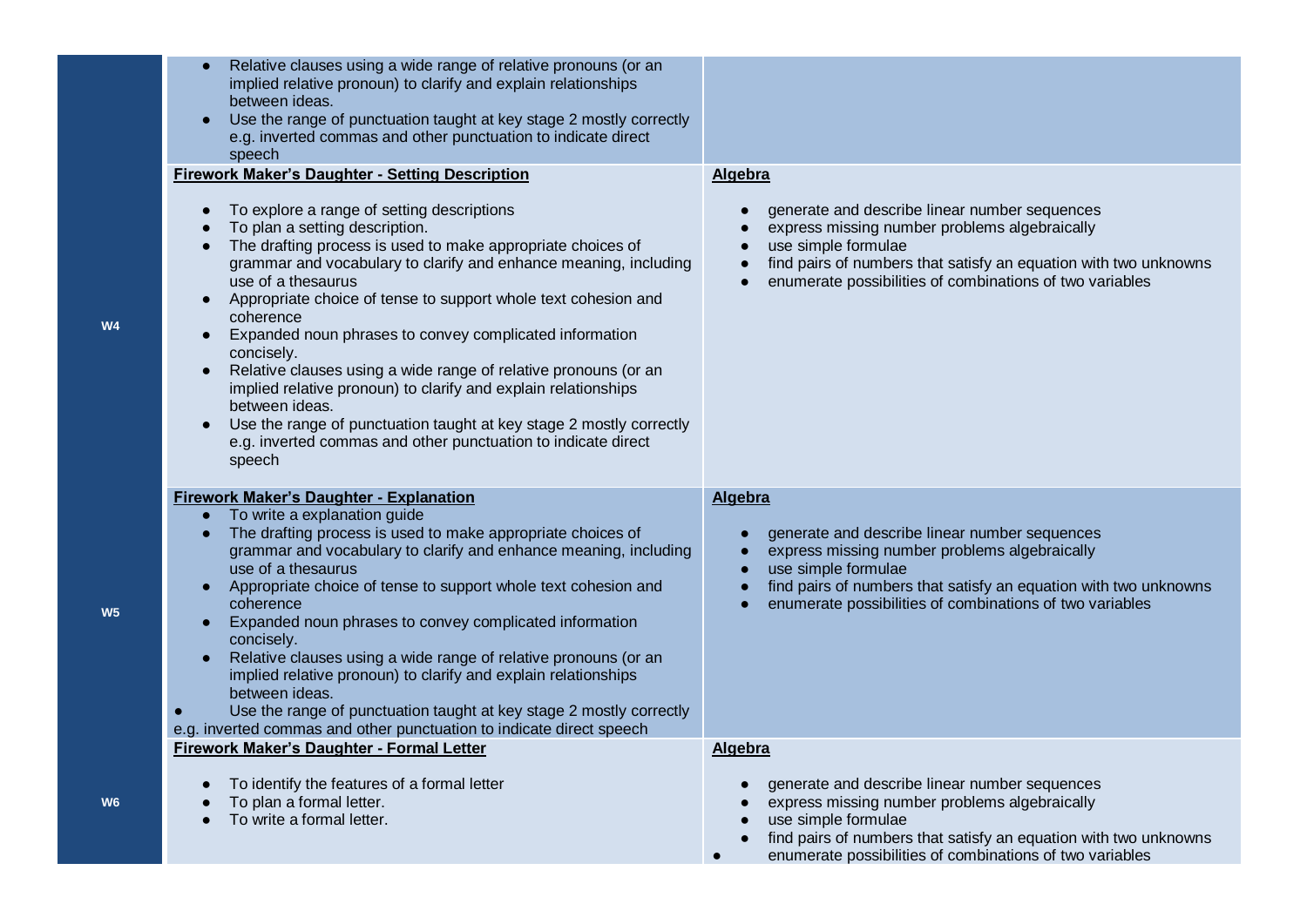|                | The drafting process is used to make appropriate choices of<br>grammar and vocabulary to clarify and enhance meaning, including<br>use of a thesaurus<br>Appropriate choice of tense to support whole text cohesion and<br>$\bullet$<br>coherence<br>Expanded noun phrases to convey complicated information<br>$\bullet$<br>concisely.<br>Relative clauses using a wide range of relative pronouns (or an<br>$\bullet$<br>implied relative pronoun) to clarify and explain relationships<br>between ideas.<br>Use the range of punctuation taught at key stage 2 mostly correctly<br>e.g. inverted commas and other punctuation to indicate direct<br>speech                                                                                                                                                                                                                                                                                                                   |                                |
|----------------|---------------------------------------------------------------------------------------------------------------------------------------------------------------------------------------------------------------------------------------------------------------------------------------------------------------------------------------------------------------------------------------------------------------------------------------------------------------------------------------------------------------------------------------------------------------------------------------------------------------------------------------------------------------------------------------------------------------------------------------------------------------------------------------------------------------------------------------------------------------------------------------------------------------------------------------------------------------------------------|--------------------------------|
|                |                                                                                                                                                                                                                                                                                                                                                                                                                                                                                                                                                                                                                                                                                                                                                                                                                                                                                                                                                                                 |                                |
|                | Firework Maker's Daughter - Narrative<br>In narratives, describe settings, characters and atmosphere<br>Select vocabulary and grammatical structures that reflect what the<br>writing requires, doing this mostly appropriately (e.g. using<br>contracted forms in dialogues in narrative; using passive verbs to<br>affect how information is presented; using modal verbs to suggest<br>degrees of possibility)<br>Use a range of devices to build cohesion (e.g. conjunctions,<br>$\bullet$<br>adverbials of time and place, pronouns, synonyms) within and<br>across paragraphs<br>Use verb tenses consistently and correctly throughout their writing<br>Use a range of punctuation taught at key stage 2 mostly correctly ^<br>(e.g. inverted commas and other punctuation to indicate direct<br>speech)<br>Spell correctly most words from the year 5/ year 6 spelling list, *<br>and use a dictionary to check the spelling of uncommon or more<br>ambitious vocabulary | <b>Year 6 transition Maths</b> |
| W <sub>1</sub> | <b>Thornhill - Pam Smy</b><br>Select vocabulary and grammatical structures that reflect what the<br>writing requires, doing this mostly appropriately (e.g. using<br>contracted forms in dialogues in narrative; using passive verbs to<br>affect how information is presented; using modal verbs to suggest<br>degrees of possibility)<br>Use a range of devices to build cohesion (e.g. conjunctions,<br>$\bullet$<br>adverbials of time and place, pronouns, synonyms) within and<br>across paragraphs<br>Use verb tenses consistently and correctly throughout their writing                                                                                                                                                                                                                                                                                                                                                                                                | <b>Year 6 transition Maths</b> |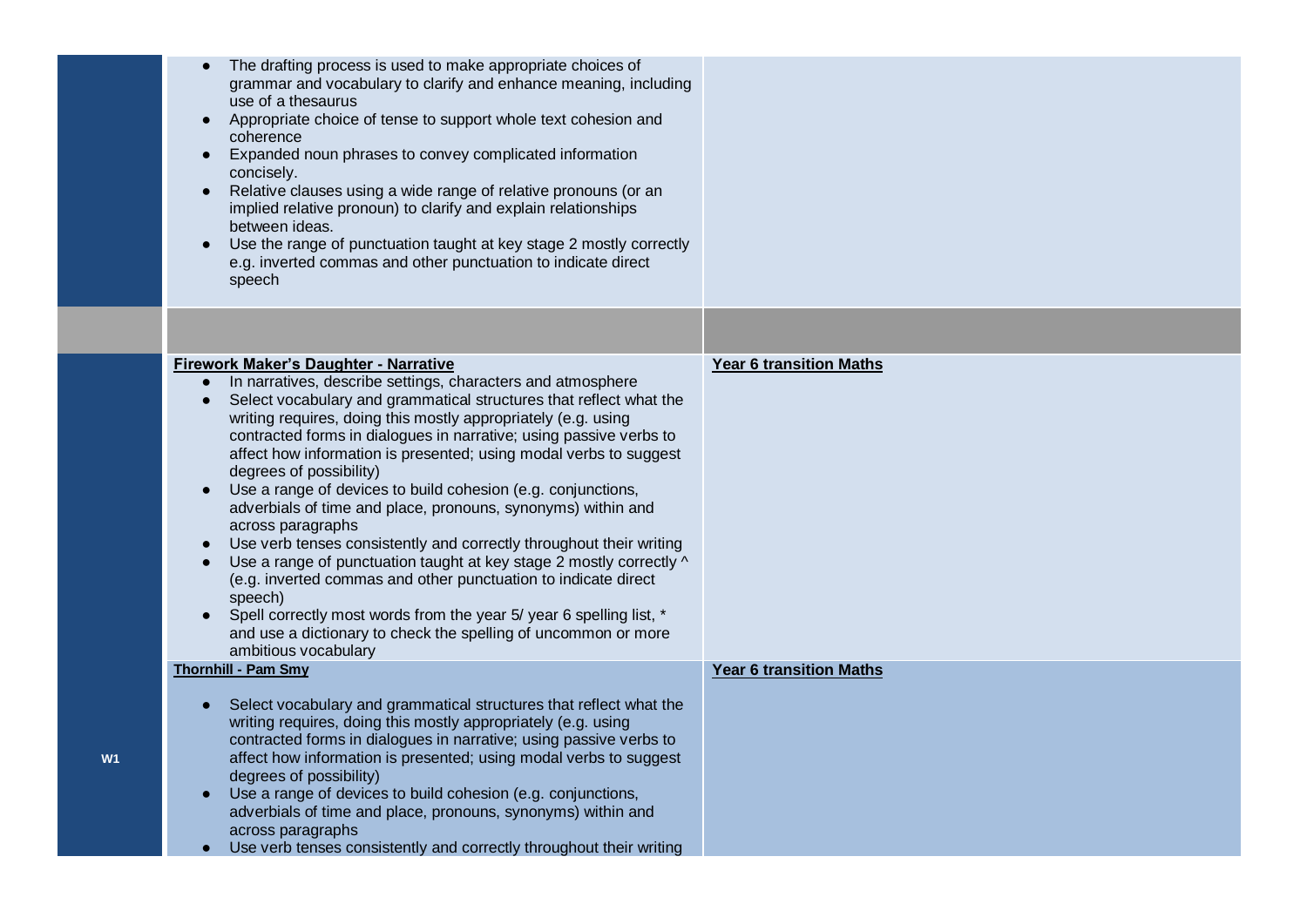| Use a range of punctuation taught at key stage 2 mostly correctly ^<br>(e.g. inverted commas and other punctuation to indicate direct<br>speech)<br>Spell correctly most words from the year 5/ year 6 spelling list, *<br>and use a dictionary to check the spelling of uncommon or more<br>ambitious vocabulary                                                                                                                                                                                                                                                                                                                                                                                                                                                                                                                                                                                                  |                                |
|--------------------------------------------------------------------------------------------------------------------------------------------------------------------------------------------------------------------------------------------------------------------------------------------------------------------------------------------------------------------------------------------------------------------------------------------------------------------------------------------------------------------------------------------------------------------------------------------------------------------------------------------------------------------------------------------------------------------------------------------------------------------------------------------------------------------------------------------------------------------------------------------------------------------|--------------------------------|
| <b>Thornhill - Pam Smy</b><br>Select vocabulary and grammatical structures that reflect what the<br>writing requires, doing this mostly appropriately (e.g. using<br>contracted forms in dialogues in narrative; using passive verbs to<br>affect how information is presented; using modal verbs to suggest<br>degrees of possibility)<br>Use a range of devices to build cohesion (e.g. conjunctions,<br>$\bullet$<br>adverbials of time and place, pronouns, synonyms) within and<br>across paragraphs<br>Use verb tenses consistently and correctly throughout their writing<br>$\bullet$<br>Use a range of punctuation taught at key stage 2 mostly correctly ^<br>(e.g. inverted commas and other punctuation to indicate direct<br>speech)<br>Spell correctly most words from the year 5/ year 6 spelling list, *<br>and use a dictionary to check the spelling of uncommon or more<br>ambitious vocabulary | <b>Year 6 transition Maths</b> |
| <b>Thornhill - Pam Smy</b><br>Select vocabulary and grammatical structures that reflect what the<br>$\bullet$<br>writing requires, doing this mostly appropriately (e.g. using<br>contracted forms in dialogues in narrative; using passive verbs to<br>affect how information is presented; using modal verbs to suggest<br>degrees of possibility)<br>Use a range of devices to build cohesion (e.g. conjunctions,<br>adverbials of time and place, pronouns, synonyms) within and<br>across paragraphs<br>Use verb tenses consistently and correctly throughout their writing<br>Use a range of punctuation taught at key stage 2 mostly correctly ^<br>(e.g. inverted commas and other punctuation to indicate direct<br>speech)<br>Spell correctly most words from the year 5/ year 6 spelling list, *<br>and use a dictionary to check the spelling of uncommon or more<br>ambitious vocabulary              | <b>Year 6 transition Maths</b> |
| Kensuke's Kingdom - Micheal Morpurgo<br>Select vocabulary and grammatical structures that reflect what the<br>writing requires, doing this mostly appropriately (e.g. using<br>contracted forms in dialogues in narrative; using passive verbs to                                                                                                                                                                                                                                                                                                                                                                                                                                                                                                                                                                                                                                                                  | <b>Year 6 transition Maths</b> |

**W2**

**W3**

**W4**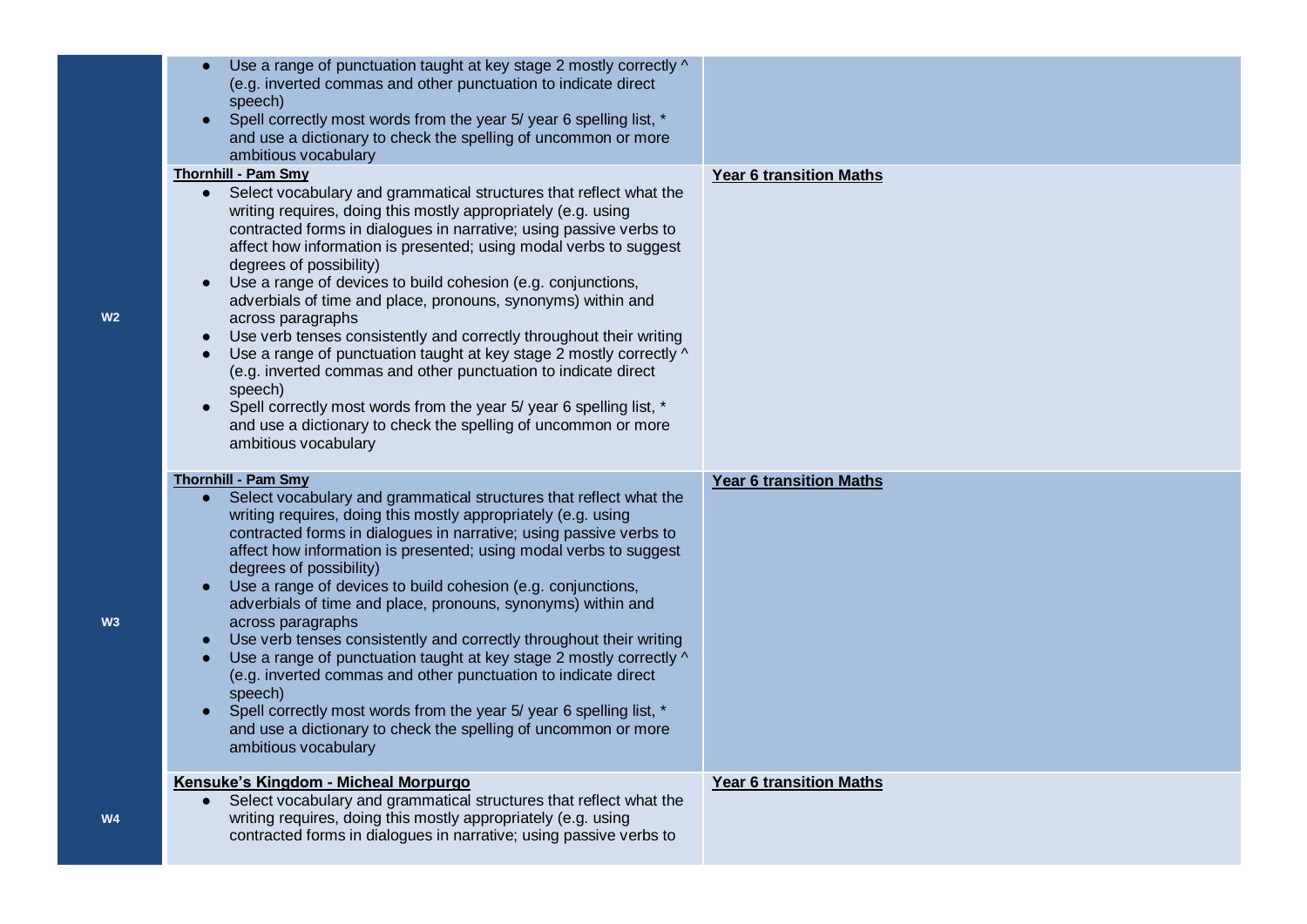| affect how information is presented; using modal verbs to suggest<br>degrees of possibility)<br>Use a range of devices to build cohesion (e.g. conjunctions,<br>$\bullet$<br>adverbials of time and place, pronouns, synonyms) within and<br>across paragraphs<br>Use verb tenses consistently and correctly throughout their writing<br>$\bullet$<br>Use a range of punctuation taught at key stage 2 mostly correctly ^<br>(e.g. inverted commas and other punctuation to indicate direct<br>speech)<br>Spell correctly most words from the year 5/ year 6 spelling list, *<br>and use a dictionary to check the spelling of uncommon or more<br>ambitious vocabulary |                                |
|-------------------------------------------------------------------------------------------------------------------------------------------------------------------------------------------------------------------------------------------------------------------------------------------------------------------------------------------------------------------------------------------------------------------------------------------------------------------------------------------------------------------------------------------------------------------------------------------------------------------------------------------------------------------------|--------------------------------|
| Kensuke's Kingdom - Micheal Morpurgo<br>Select vocabulary and grammatical structures that reflect what the<br>writing requires, doing this mostly appropriately (e.g. using                                                                                                                                                                                                                                                                                                                                                                                                                                                                                             | <b>Year 6 transition Maths</b> |
| contracted forms in dialogues in narrative; using passive verbs to<br>affect how information is presented; using modal verbs to suggest<br>degrees of possibility)                                                                                                                                                                                                                                                                                                                                                                                                                                                                                                      |                                |
| Use a range of devices to build cohesion (e.g. conjunctions,<br>$\bullet$<br>adverbials of time and place, pronouns, synonyms) within and<br>across paragraphs                                                                                                                                                                                                                                                                                                                                                                                                                                                                                                          |                                |
| Use verb tenses consistently and correctly throughout their writing<br>Use a range of punctuation taught at key stage 2 mostly correctly ^<br>(e.g. inverted commas and other punctuation to indicate direct<br>speech)                                                                                                                                                                                                                                                                                                                                                                                                                                                 |                                |
| Spell correctly most words from the year 5/ year 6 spelling list, *<br>and use a dictionary to check the spelling of uncommon or more<br>ambitious vocabulary                                                                                                                                                                                                                                                                                                                                                                                                                                                                                                           |                                |
| Kensuke's Kingdom - Micheal Morpurgo<br>Select vocabulary and grammatical structures that reflect what the<br>writing requires, doing this mostly appropriately (e.g. using<br>contracted forms in dialogues in narrative; using passive verbs to<br>affect how information is presented; using modal verbs to suggest<br>degrees of possibility)                                                                                                                                                                                                                                                                                                                       | <b>Year 6 transition Maths</b> |
| Use a range of devices to build cohesion (e.g. conjunctions,<br>$\bullet$<br>adverbials of time and place, pronouns, synonyms) within and<br>across paragraphs                                                                                                                                                                                                                                                                                                                                                                                                                                                                                                          |                                |
| Use verb tenses consistently and correctly throughout their writing<br>$\bullet$<br>Use a range of punctuation taught at key stage 2 mostly correctly ^<br>(e.g. inverted commas and other punctuation to indicate direct<br>speech)                                                                                                                                                                                                                                                                                                                                                                                                                                    |                                |
| Spell correctly most words from the year 5/ year 6 spelling list, *<br>and use a dictionary to check the spelling of uncommon or more<br>ambitious vocabulary                                                                                                                                                                                                                                                                                                                                                                                                                                                                                                           |                                |

**W5**

**W6**